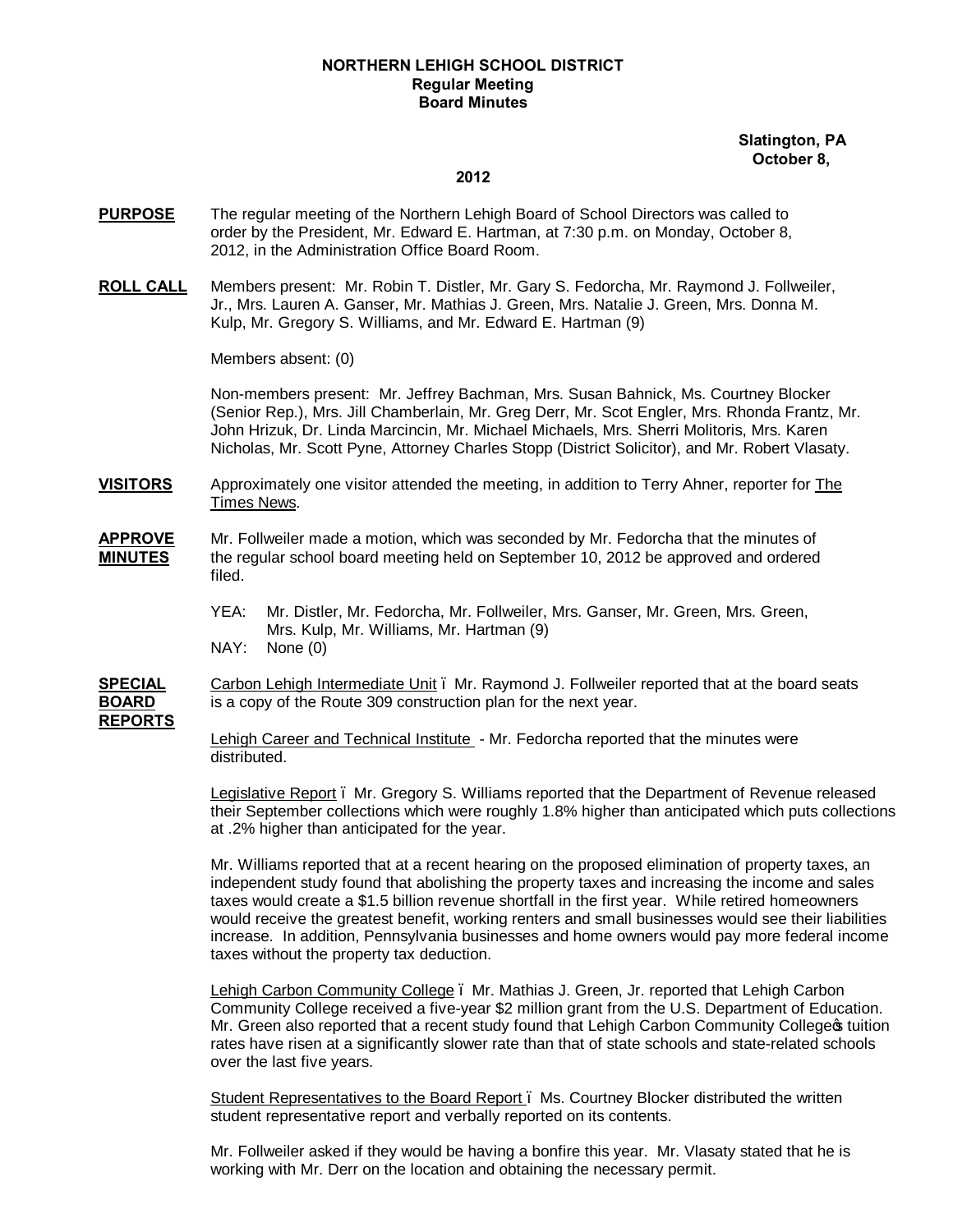**SPECIAL** Federal and Other Programs Update . Mrs. Karen A. Nicholas reported that today was an inservice **BOARD** day. The special education teachers met with Attorney Faust and learned how to write

proper **REPORTS** re-evaluations. The Middle School and High School focused on Discovery Streaming and **(cont.)** our PVAAS data. Even though we did not make AYP, our PVAAS data shows that we did have student growth at all levels. This data will be shared with the Education/Policy Committee in November. The elementary schools had a guest speaker on the technology piece of the new math program as well as Study Island.

> Mrs. Nicholas reported that the Barnes and Noble event will be held on November 8, 2012. All students in preschool through sixth grade will be invited. Barnes and Noble will be giving a cookie party to one classroom from Peters and Slatington Elementary with the most students in attendance. There will also be raffle prizes of books and a cheesecake from the Cheesecake Factory. This event is held to get our students excited about books and reading.

Business Manager & Report . Mrs. Frantz reported that our health insurance premiums are expected to increase between 10-14%. The consortium has agreed to use a portion of the rate stabilization fund to keep the increase at about 7%. Unfortunately, the fund has been utilized heavily over the past few years and is dwindling. The exact numbers will be available in December.

The local audit has been completed. Board members will be notified when the exit meeting is scheduled.

Mrs. Molitoris stated that the 2013-2014 Tax Index has been set at 1.7%. She stated that the district as adjusted index is 2.4% which is .1% higher than last year due to an increase in the aide ratio. Act I guidelines state that any county that has a reassessment must stay at the index equal to the prior year. We are seeking clarification on this issue because although the base index stayed the same, the district adjusted index increased by .1%.

Mrs. Molitoris also reported that at the Finance Committee meeting, there was discussion about filing for exceptions in order to raise taxes by 2 mills. Mrs. Molitoris stated that a preliminary budget will be needed by either the January or February board meetings because exceptions have to be filed with PDE by February 25, 2013. The two exceptions will be for retirement and special education. Mrs. Molitoris clarified that even if we apply for exceptions and they are approved, you do not have to use them.

## Superintendent<sup>®</sup> Report

Mr. Michaels announced that he will be donating two books to the high school library.

Mr. Michaels stated that Mr. Fedorcha is working with LCTI to add a third student representative to attend our board meetings and update board members on events at LCTI.

Mr. Michaels asked the school principals to make sure they add Veterans Day and Election Day as topics in their curriculums on those days next month.

Mr. Michaels asked Mr. Engler to share what the special education department is covering during in-services this year. Mr. Engler explained that in order to bring students back into the district, comes the need to provide training and guidance. This year we have designated a sequence of structured trainings including functional behavior assessments, IEP writing and training on reevaluations. The faculty is thankful to get these opportunities to learn more about their field. Mr. Michaels added that he experienced some resistance from the faculty concerning the Keystone prep classes. Like anything new, there is a little angst and growing pains. We are asking that all of our teachers, including special education, work with our students in order to be better prepared for the Keystone exams.

Mr. Michaels announced that in Sunday's Morning Call there was an article about the State changing PSSA testing for Charter Schools making it easier for Charter schools to meet benchmarks. Stuard Knade, chief legal council for PSBA stated. "The General Assembly needs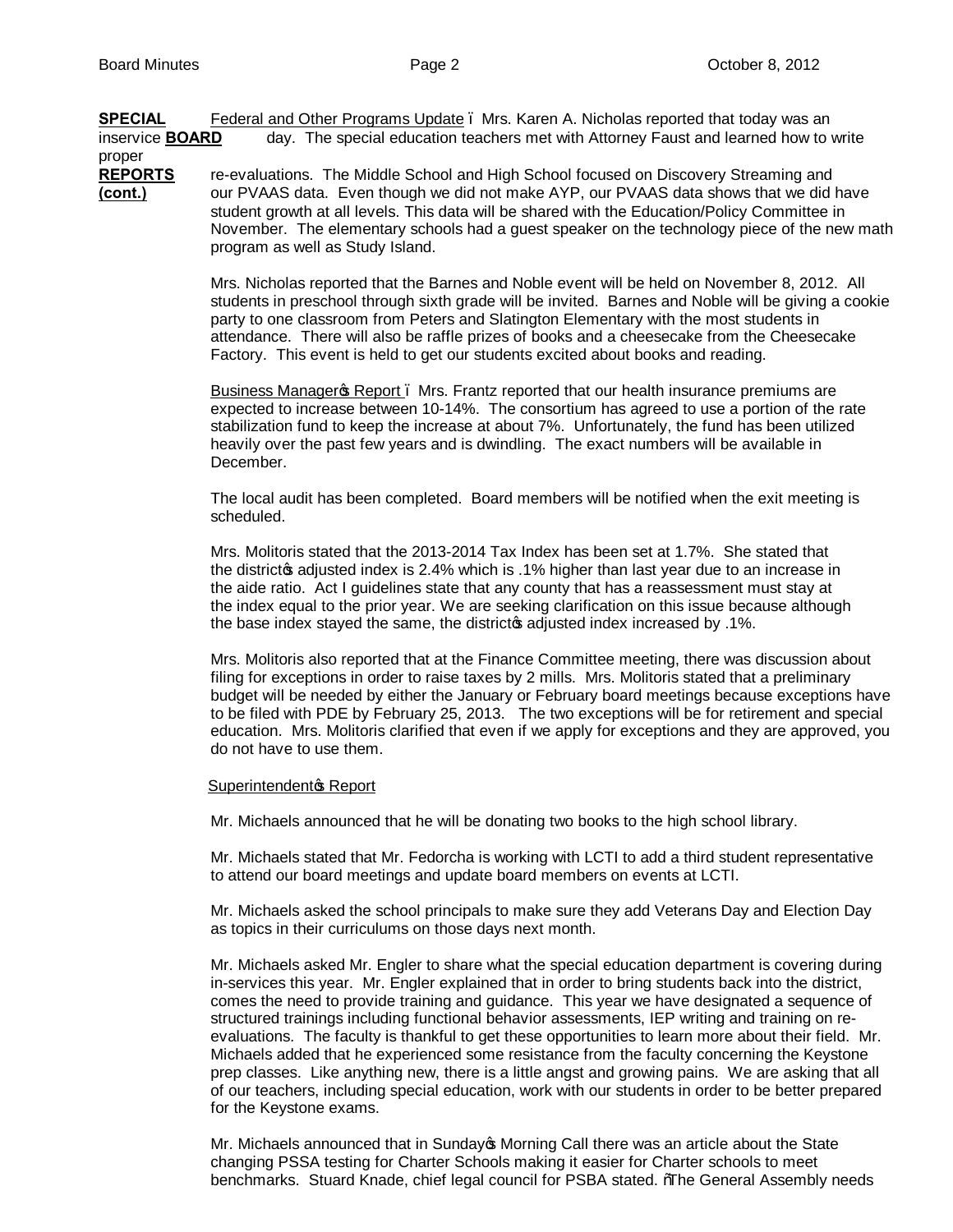to ask what is real and why are we being fed this kind of façade.+ Mr. Michaels added that these are the questions we need to and will be asking our local representatives.

**PERSONNEL** Mr. Fedorcha made a motion, which was seconded by Mr. Follweiler, that the Board of Education approves the following personnel items:

|                  | Administrative Connie Zellner                                                                      |                                                                                 |  |  |  |  |  |
|------------------|----------------------------------------------------------------------------------------------------|---------------------------------------------------------------------------------|--|--|--|--|--|
| <b>Transfers</b> | From:                                                                                              | Peters Elementary School Head Cook                                              |  |  |  |  |  |
|                  | To:                                                                                                | Slatington Elementary Cooko Helper                                              |  |  |  |  |  |
|                  | Salary:                                                                                            | \$14.87 Per Hour/5 1/2 Hours Per Day/180 Student Days per                       |  |  |  |  |  |
|                  |                                                                                                    | Year plus additional cleaning days as needed                                    |  |  |  |  |  |
|                  |                                                                                                    | (2009-2013 Educational Support Personnel Association CBA)                       |  |  |  |  |  |
|                  | Effective:                                                                                         | September 10, 2012                                                              |  |  |  |  |  |
|                  |                                                                                                    | *60 Day probationary period ending November 8, 2012.                            |  |  |  |  |  |
|                  | Debbie Peters*                                                                                     |                                                                                 |  |  |  |  |  |
|                  | From:                                                                                              | Slatington Elementary Cook & Helper                                             |  |  |  |  |  |
|                  | To:                                                                                                | Peters Elementary Head Cook                                                     |  |  |  |  |  |
|                  | Salary:                                                                                            | \$17.43 Per Hour/5 1/2 Hours Per Day/180 Student Days                           |  |  |  |  |  |
|                  |                                                                                                    | per year plus additional cleaning days as needed                                |  |  |  |  |  |
|                  |                                                                                                    | (2009-2013 Educational Support Personnel Association CBA)                       |  |  |  |  |  |
|                  | Effective:                                                                                         | September 10, 2012                                                              |  |  |  |  |  |
|                  | *60 Day probationary period ending November 8, 2012.                                               |                                                                                 |  |  |  |  |  |
|                  | Jennifer Sheridan*                                                                                 |                                                                                 |  |  |  |  |  |
|                  | From:                                                                                              | Part Time Middle School Cooko Helper replacing Sheila                           |  |  |  |  |  |
|                  |                                                                                                    | Andrews who resigned.                                                           |  |  |  |  |  |
|                  | To:                                                                                                | High School Cooko Helper                                                        |  |  |  |  |  |
|                  | Salary:                                                                                            | \$8.80 Per Hour/5 1/2 Hours Per Day/180 Student                                 |  |  |  |  |  |
|                  |                                                                                                    | Days per year plus additional cleaning days as                                  |  |  |  |  |  |
|                  |                                                                                                    | needed, there is no change in salary (2009-2013                                 |  |  |  |  |  |
|                  |                                                                                                    | Educational Support Personnel Association CBA)                                  |  |  |  |  |  |
|                  | Effective:                                                                                         | October 9, 2012                                                                 |  |  |  |  |  |
|                  | *60 Day probationary period ending December 7, 2012.                                               |                                                                                 |  |  |  |  |  |
| Appointments     | Steven Jonkman                                                                                     | Temporary Vacancy Replacement                                                   |  |  |  |  |  |
| Instructional    | Assignment:                                                                                        | Slatington/Peters Elementary Music Teacher replacing an                         |  |  |  |  |  |
|                  |                                                                                                    | employee on family medical leave                                                |  |  |  |  |  |
|                  | Salary:                                                                                            | Substitute Teacher Rate Days 1-30;                                              |  |  |  |  |  |
|                  |                                                                                                    | Day 31 and beyond \$44,000 prorated                                             |  |  |  |  |  |
|                  |                                                                                                    | (Step 1 Bachelors on the 2012-2013 CBA Salary Schedule)                         |  |  |  |  |  |
|                  | Effective:                                                                                         | September 24, 2012                                                              |  |  |  |  |  |
|                  | <b>Termination Date:</b>                                                                           | On or about January 14, 2013                                                    |  |  |  |  |  |
| Appointment      | Robin Blocker                                                                                      |                                                                                 |  |  |  |  |  |
| Non-Instruct-    | Assignment                                                                                         | PCA for Student #2390122 at Peters Elementary School                            |  |  |  |  |  |
| ional            | Salary:                                                                                            | \$11.40 Per Hour Monday-Friday, 11:20. 3:50 up to 180                           |  |  |  |  |  |
|                  |                                                                                                    | Student Days a school year plus additional 20 Hrs for                           |  |  |  |  |  |
|                  |                                                                                                    | Staff Development according to language in MOU                                  |  |  |  |  |  |
|                  |                                                                                                    | (This rate is in effect until a new Memorandum of Understanding is in place)    |  |  |  |  |  |
|                  | <b>Effective Date:</b>                                                                             | September 24, 2012                                                              |  |  |  |  |  |
|                  | *Pending verification of missing documents and 60 Day probationary period ending November 22, 2012 |                                                                                 |  |  |  |  |  |
|                  | Kayla Perkowski*                                                                                   |                                                                                 |  |  |  |  |  |
|                  | Assignment:                                                                                        | PCA for Student #2390122 at Peters Elementary School                            |  |  |  |  |  |
|                  | Salary:                                                                                            | \$11.40 Per Hour Monday-Friday, 8:50 . 1:20 up to 180                           |  |  |  |  |  |
|                  |                                                                                                    | Student Days a school year plus additional 20 Hrs for                           |  |  |  |  |  |
|                  |                                                                                                    | Staff Development according to language in MOU                                  |  |  |  |  |  |
|                  |                                                                                                    | (This rate is in effect until a new Memorandum of Understanding is in<br>place) |  |  |  |  |  |
|                  | <b>Effective Date:</b>                                                                             | September 24, 2012                                                              |  |  |  |  |  |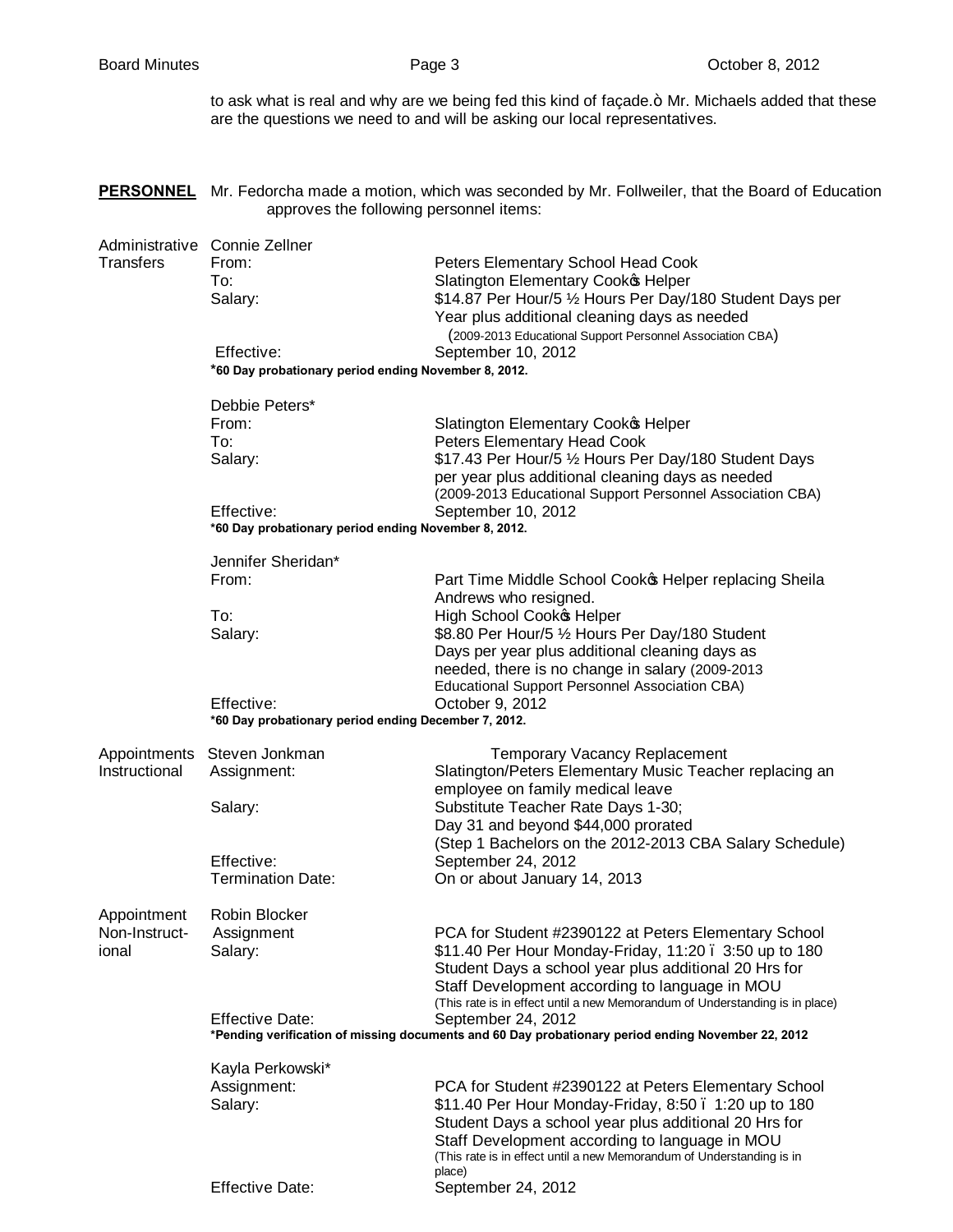**\*60 Day probationary period ending November 22, 2012.**

| <b>PERSONNEL</b>  | Patricia Ingles*                                                                                                                                                            |                       |                                                                                                                                                                                              |    |           |  |
|-------------------|-----------------------------------------------------------------------------------------------------------------------------------------------------------------------------|-----------------------|----------------------------------------------------------------------------------------------------------------------------------------------------------------------------------------------|----|-----------|--|
| (cont.)           | Assignment:                                                                                                                                                                 |                       | High School Special Education Aide replacing employees                                                                                                                                       |    |           |  |
|                   | Salary:                                                                                                                                                                     |                       | who resigned.                                                                                                                                                                                |    |           |  |
|                   |                                                                                                                                                                             |                       | \$12.77 Per Hour Monday-Friday, 8:50 . 1:20 up to 180<br>Student Days a school year plus additional 20 Hrs for                                                                               |    |           |  |
|                   |                                                                                                                                                                             |                       | Staff Development according to language in MOU                                                                                                                                               |    |           |  |
|                   |                                                                                                                                                                             |                       | (This rate is in effect until a new Memorandum of Understanding is in<br>place)                                                                                                              |    |           |  |
|                   | <b>Effective Date:</b>                                                                                                                                                      |                       | October 4, 2012                                                                                                                                                                              |    |           |  |
|                   | *Pending Verification of missing documents; 60 Day probationary period ending December 2, 2012.                                                                             |                       |                                                                                                                                                                                              |    |           |  |
|                   | <b>Schelene Fritzinger</b>                                                                                                                                                  |                       |                                                                                                                                                                                              |    |           |  |
|                   | Assignment:                                                                                                                                                                 |                       | Part Time Middle School Cooko Helper replacing Beth<br>Gabovitz who resigned<br>\$8.50 Per Hour/2 Hours Per Day/5 Days Per Week/ up<br>to 180 Student Days per year plus additional cleaning |    |           |  |
|                   | Salary:                                                                                                                                                                     |                       |                                                                                                                                                                                              |    |           |  |
|                   |                                                                                                                                                                             |                       |                                                                                                                                                                                              |    |           |  |
|                   |                                                                                                                                                                             |                       | days as needed (2009-2013 Educational Support Personnel                                                                                                                                      |    |           |  |
|                   | <b>Effective Date:</b>                                                                                                                                                      |                       | Association CBA)<br>October 9, 2012                                                                                                                                                          |    |           |  |
|                   | *60 Day probationary period ending December 7, 2012.                                                                                                                        |                       |                                                                                                                                                                                              |    |           |  |
| Resignation       | Accept the resignation of Holly Fiske, Peters Elementary Library Aide, effective                                                                                            |                       |                                                                                                                                                                                              |    |           |  |
| H. Fiske          | September 29, 2012.                                                                                                                                                         |                       |                                                                                                                                                                                              |    |           |  |
| Resignation       |                                                                                                                                                                             |                       |                                                                                                                                                                                              |    |           |  |
| L. Hoppes         | Accept the resignation of Lindsay Hoppes, Peters Elementary Office Aide, effective<br>September 22, 2012.                                                                   |                       |                                                                                                                                                                                              |    |           |  |
|                   |                                                                                                                                                                             |                       |                                                                                                                                                                                              |    |           |  |
| Family<br>Medical | Approve the request of employee #1260 to take a Family Medical Leave to care for a<br>family member. She will be using fourteen sick days and three personal days beginning |                       |                                                                                                                                                                                              |    |           |  |
| Leave             | September 24, 2012. She will then be requesting a twelve week family medical leave                                                                                          |                       |                                                                                                                                                                                              |    |           |  |
|                   | beginning on October 17, 2012 and her anticipated return date is January 14, 2013.                                                                                          |                       |                                                                                                                                                                                              |    |           |  |
|                   |                                                                                                                                                                             |                       |                                                                                                                                                                                              |    |           |  |
| Salary            | Acknowledge the following teachers who have completed the requirements per the                                                                                              |                       |                                                                                                                                                                                              |    |           |  |
| Adjustments       | Collective Bargaining Agreement that would entitle them to a salary increase for the                                                                                        |                       |                                                                                                                                                                                              |    |           |  |
| 2012-             | 2013 school year:                                                                                                                                                           |                       |                                                                                                                                                                                              |    |           |  |
|                   |                                                                                                                                                                             |                       |                                                                                                                                                                                              |    |           |  |
|                   | Jeremy Battista                                                                                                                                                             |                       |                                                                                                                                                                                              |    |           |  |
|                   | From:<br>To:                                                                                                                                                                | Step 5B<br>Step 5B+24 |                                                                                                                                                                                              |    |           |  |
|                   |                                                                                                                                                                             |                       |                                                                                                                                                                                              |    |           |  |
|                   | Jamie Bigley                                                                                                                                                                |                       |                                                                                                                                                                                              |    |           |  |
|                   | From:<br>To:                                                                                                                                                                | Step 7B+24<br>Step7M  |                                                                                                                                                                                              |    |           |  |
|                   |                                                                                                                                                                             |                       |                                                                                                                                                                                              |    |           |  |
| Co-Curricular     | <b>Theresa Cinicola</b>                                                                                                                                                     |                       | Freshman Class Advisor                                                                                                                                                                       | \$ | 634.55    |  |
| Appointments      | <b>Julie Everett</b>                                                                                                                                                        |                       | Freshman Class Advisor                                                                                                                                                                       |    | \$ 634.55 |  |
| Substitute-       | Approve the following substitute teachers for the 2012-2013 school year at the 2012-2013                                                                                    |                       |                                                                                                                                                                                              |    |           |  |
| Instructional     | substitute teacher rates as approved on the Supplementary Personnel Salary Schedule:                                                                                        |                       |                                                                                                                                                                                              |    |           |  |
|                   | Katherine Ache* - Elementary                                                                                                                                                |                       |                                                                                                                                                                                              |    |           |  |
|                   | Katie Baskin. Elementary                                                                                                                                                    |                       |                                                                                                                                                                                              |    |           |  |
|                   | Laura Gregson* . Elementary                                                                                                                                                 |                       |                                                                                                                                                                                              |    |           |  |
|                   | Michele Harrison* - Elementary<br>Jacquelyn Kinsella* . Elementary & ESL                                                                                                    |                       |                                                                                                                                                                                              |    |           |  |
|                   |                                                                                                                                                                             |                       |                                                                                                                                                                                              |    |           |  |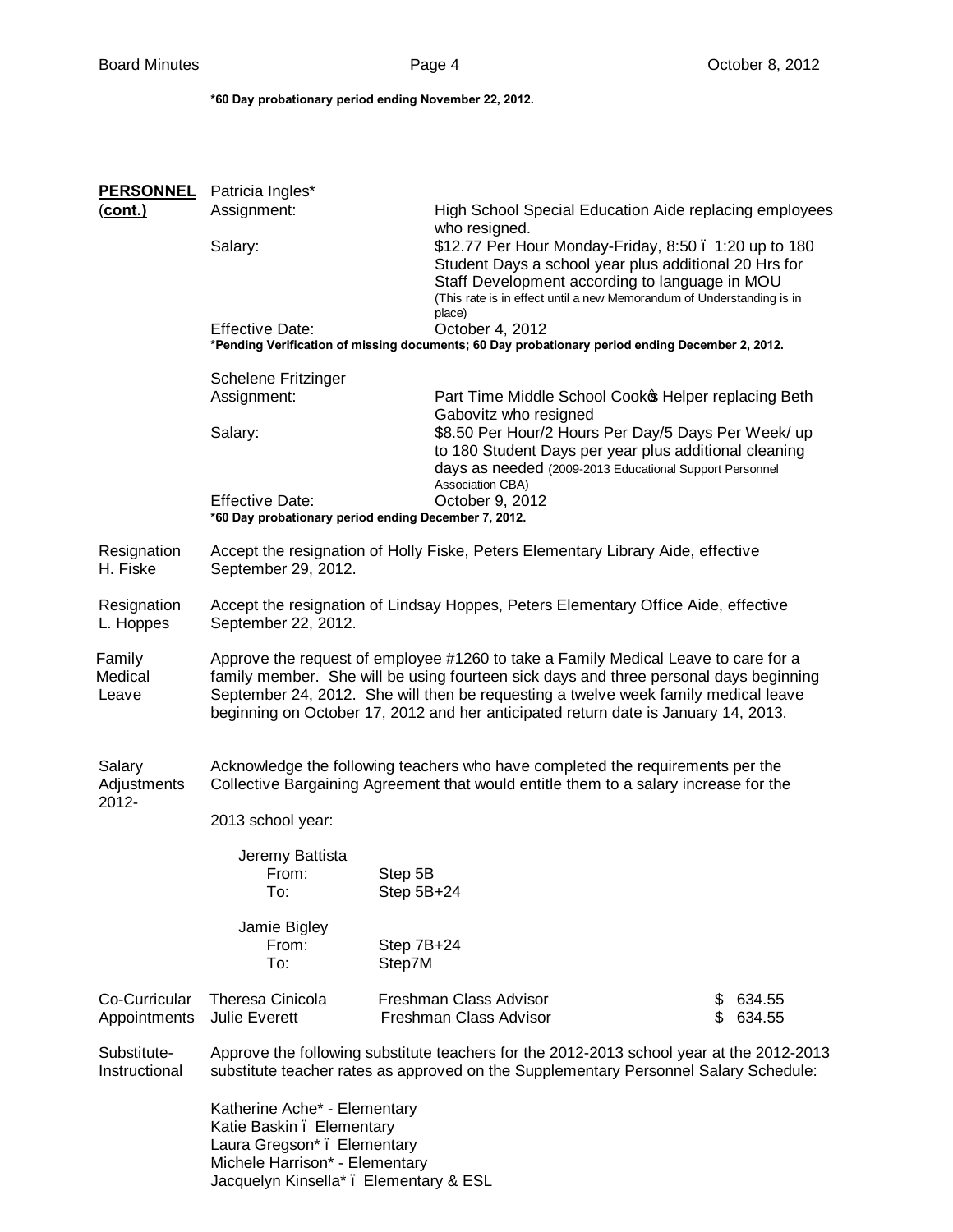Natasha Lewis\* - Language Arts Susan Miller . Elementary Zachary Moyer\* – Health & Physical Education Katrina Wehr – Communications, English, Business/Computer Information Technology, Technology Education **\*Pending Verification of Missing Documents PERSONNEL (cont.)** Substitute- Approve the following individuals as substitute secretary for the 2012-2013 school year Non- at the 2012-2013 substitute rate as approved on the Supplementary Personnel Salary Schedule: **Instructional** Secretary Holly Fiske Unpaid Approve the following unpaid volunteer aides in the Peters and/or Slatington Elementary<br>Volunteers Schools for the 2012-2013 school year: Schools for the 2012-2013 school year: Lynne McGeehan\* **\*Pending Verification of Missing Documents** YEA: Mr. Distler, Mr. Fedorcha, Mr. Follweiler, Mrs. Ganser, Mr. Green, Mrs. Green, Mrs. Kulp, Mr. Williams, Mr. Hartman (9) NAY: None (0) **POLICY** Mr. Williams made a motion, which was seconded by Mr. Distler, that the Board of Education approves the following policy items: Board Policy Approve school board policy #249 . Pupils . Bullying/Cyberbulling, as presented after Second second reading. Reading Video Club Approve the request of the Senior High Administration to create a Video Club. This club will allow students to gain knowledge and experience with journalism, on-air broadcasting, and video production. The entire student body will benefit from a Morning Show that will provide important announcements about school-related activities. The club will meet after school and there will be no cost to the district. YEA: Mr. Distler, Mr. Fedorcha, Mr. Follweiler, Mrs. Ganser, Mr. Green, Mrs. Green, Mrs. Kulp, Mr. Williams, Mr. Hartman (9) NAY: None (0) **FINANCIAL** Mr. Follweiler made a motion, which was seconded by Mr. Fedorcha, that the Board of Education approves the following financial items: List of **Approve the Following List of Bills:** Bills General Fund months of September & October Cafeteria Fund month of September Refreshment Stand month of September Capital Construction months of September & October Capital Projects month of September Per Capita Approve abatement/exoneration requests of per capita taxes, for the residents that fall within Abatements/ the guidelines, as presented. **Exonerations** Clarity Approve to authorize proper officials to enter into an agreement between the Northern Service Group Lehigh School District and Clarity Service Group for the purpose of providing Behavior Agreement Analytic Services for the 2012-2013 school year at a cost of \$120/hour for PhD and

2012-2013 Clinical Director Services and \$95/hour for Master & Level Services.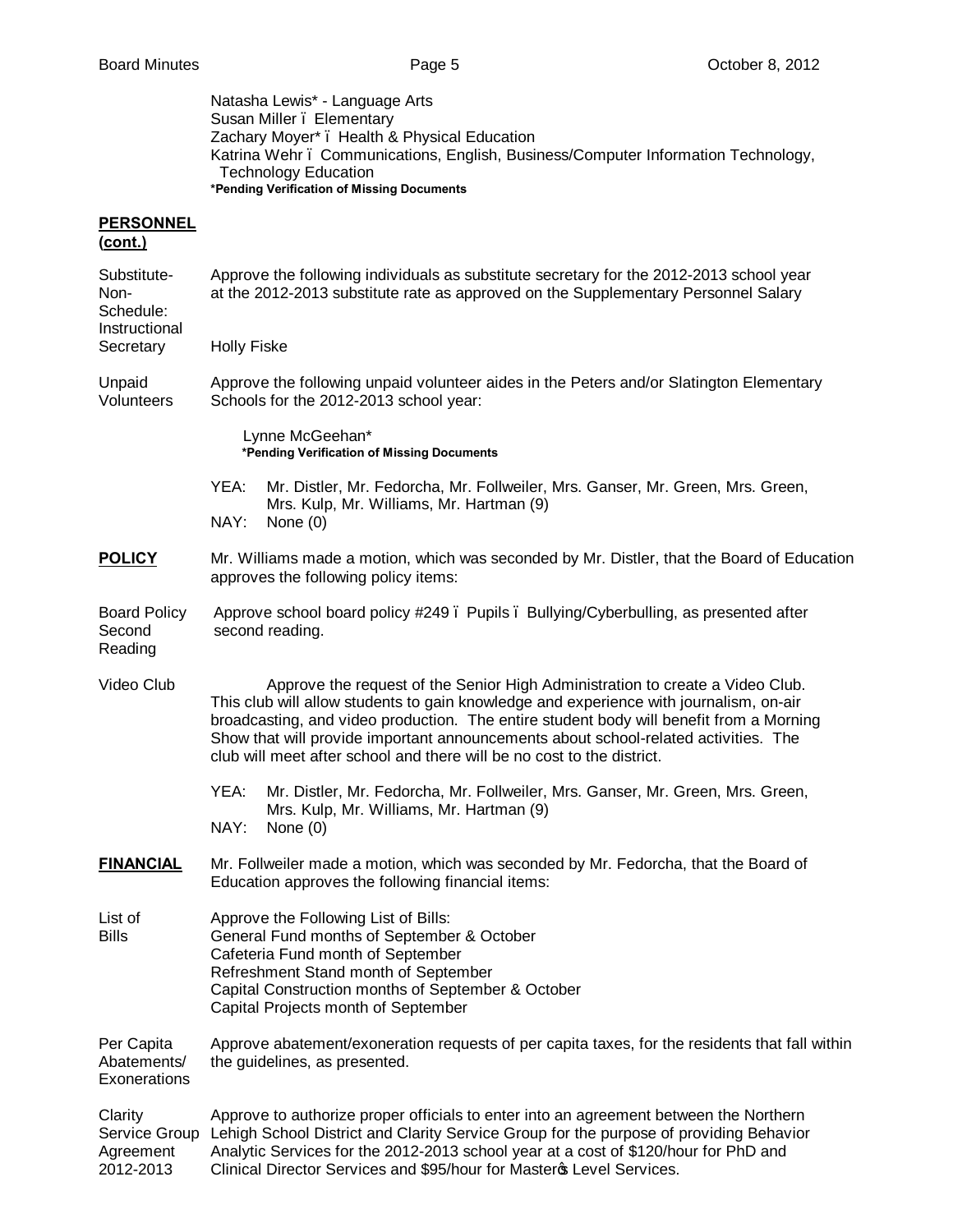|  |  | Board Minutes |
|--|--|---------------|
|--|--|---------------|

| Revised<br>Supplemental<br>Personnel<br>Salary<br>Schedule                                          | Approve the revised Supplemental Personnel Salary Schedule for the 2012-2013 school<br>year as presented.                                                                                                                                                                                                                                                                                                                                                                                                                           |  |  |  |  |
|-----------------------------------------------------------------------------------------------------|-------------------------------------------------------------------------------------------------------------------------------------------------------------------------------------------------------------------------------------------------------------------------------------------------------------------------------------------------------------------------------------------------------------------------------------------------------------------------------------------------------------------------------------|--|--|--|--|
| <b>FINANCIAL</b><br><u>(cont.)</u><br>Cascade<br>Water<br><b>Services</b><br>Agreement<br>2012-2013 | Authorize administration to enter into an agreement with Cascade Water Services to<br>provide water treatment services for the school district from August 1, 2012 through July<br>30, 2013 at a cost of \$230.00 per month.                                                                                                                                                                                                                                                                                                        |  |  |  |  |
| American<br>Athletic<br>Courts, Inc.<br>Contract                                                    | Authorize administration to enter into a contract with American Athletic Courts, Inc. to<br>repair the track edge and curbing at a cost of \$6,800.00 to be paid from remaining money<br>in the bond and any remaining balance will be paid from the general fund.                                                                                                                                                                                                                                                                  |  |  |  |  |
| Rescind<br>Closing of                                                                               | Rescind the following motions approved at the August 13, 2012 board meeting                                                                                                                                                                                                                                                                                                                                                                                                                                                         |  |  |  |  |
| Class of 2012<br>Account                                                                            | Approve the request of the senior high school to close the Class of 2012 account in<br>accordance with the Student Activities Account guidelines. The account balance is<br>\$1,259.47 and the Class of 2012 is recommending that the funds be used to landscape<br>outside of the High School Cafeteria and purchase picnic tables for the student body to<br>enjoy lunch outdoors. A 2012 dedication sign will also be purchased to display in the<br>area.                                                                       |  |  |  |  |
| Rescind<br>Closing of<br>FBLA &<br>German Club                                                      | Approve the request of the senior high school to close the NLHS FBLA and German Club<br>Accounts due to inactivity and transfer the monies to the Principalo Discretionary Account,<br>a total of \$4,591.54. This money will be used to purchase televisions and wall mounts for<br>classrooms for the future television studio to be viewed throughout the classrooms.                                                                                                                                                            |  |  |  |  |
| Accounts                                                                                            | FBLA -<br>\$4,547.37<br>German Club - \$44.17<br><b>TOTAL</b><br>\$4,591.54                                                                                                                                                                                                                                                                                                                                                                                                                                                         |  |  |  |  |
| Close<br>Class of<br>2012 Acct.                                                                     | Approve the request of the senior high school to close the Class of 2012 account in<br>accordance with the Student Activities Account guidelines and transfer remaining<br>proceeds to Student Councilos Activity Account. The account balance is \$1,259.47 and<br>the Class of 2012 is recommending that the funds be used to landscape outside of the<br>High School Cafeteria and purchase picnic tables for the student body to enjoy lunch<br>outdoors. A 2012 dedication sign will also be purchased to display in the area. |  |  |  |  |
| Close FBLA<br>And German<br>Club Accounts                                                           | Approve the request of the senior high school to close the NLHS FBLA and German<br>Activity Club accounts due to inactivity and transfer remaining proceeds to Student<br>Councilos Activity Account. This money will be used to purchase items useful for students<br>here at the high school.                                                                                                                                                                                                                                     |  |  |  |  |
|                                                                                                     | FBLA -<br>\$4,547.37<br>German Club - \$44.17<br><b>TOTAL</b><br>\$4,591.54                                                                                                                                                                                                                                                                                                                                                                                                                                                         |  |  |  |  |
|                                                                                                     | YEA:<br>Mr. Distler, Mr. Fedorcha, Mr. Follweiler, Mrs. Ganser, Mr. Green, Mrs. Green,<br>Mrs. Kulp, Mr. Williams, Mr. Hartman (9)<br>NAY:<br>None $(0)$                                                                                                                                                                                                                                                                                                                                                                            |  |  |  |  |



**INFOR-** Minutes of the Lehigh Carbon Community College Board of Trustees meeting held on **MATION** August 2, 2012 were distributed.